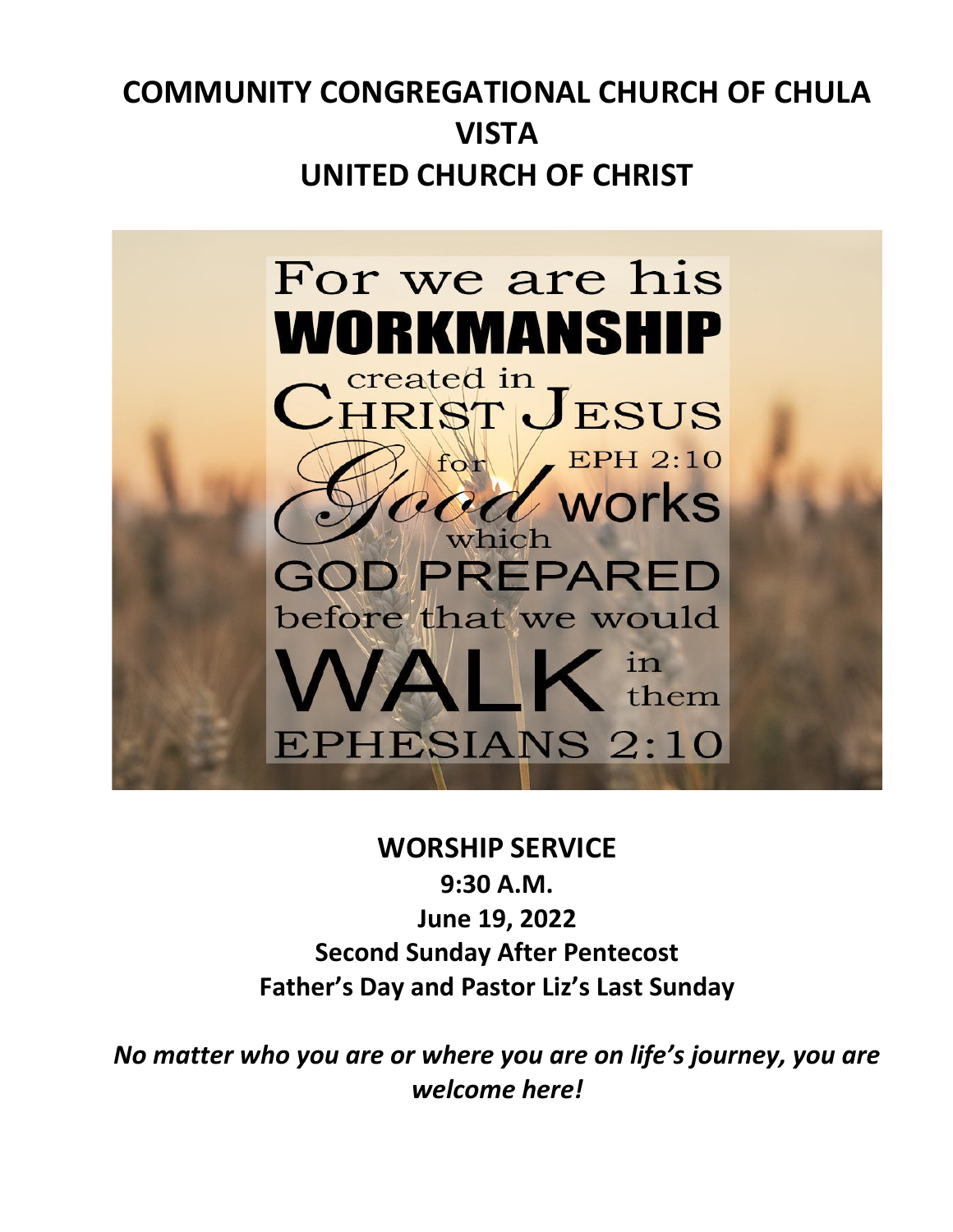### **Community Congregational Church of Chula Vista United Church of Christ Second Sunday after Pentecost June 19, 2022**

**Prelude** Margaret Gaillard

| <b>Tribute to Fathers</b>                   | "Meditation" by Massenet | Cellist-Richard Nguyen |
|---------------------------------------------|--------------------------|------------------------|
| "He is a Good, Good Father" by Chris Tomlin |                          | Lionel Jasmin          |

### **Welcome and Announcements Rev. Liz Aguilar**

**Liturgist** Mike Bishop

### **CALL TO WORSHIP:**

Leader: Listen to the good news. God is with us, this day and every day.

**People: Because God is with us, we can face each day with courage. We can find some good in everything, for we are never completely alone.**

Leader: God's goodness sometimes seems to be a trickle, sometimes pulsing spurts, and sometimes a mighty flood. But always, God is with us.

**All: We worship you, O God, for your goodness. We praise you with our songs. We seek you in our prayers. We offer ourselves to you because you are God.**

### **PRAYER OF INVOCATION (in unison)**

**Loving, holy God, we thank you for the opportunity you give us to worship you in Spirit and in truth. Enable us to sing your praises, listen to your Word, and seek your presence. This morning we are grateful for the fathers of this congregation and all those who parent children. Be with them, O God, filling them with the strength, the patience, the joy, and the satisfaction of caring for and providing for their children. Be with us now as we also give thanks for the ministry of Pastor Liz, amongst us. All glory and power be unto you O God, our Lord and our Redeemer. Amen.**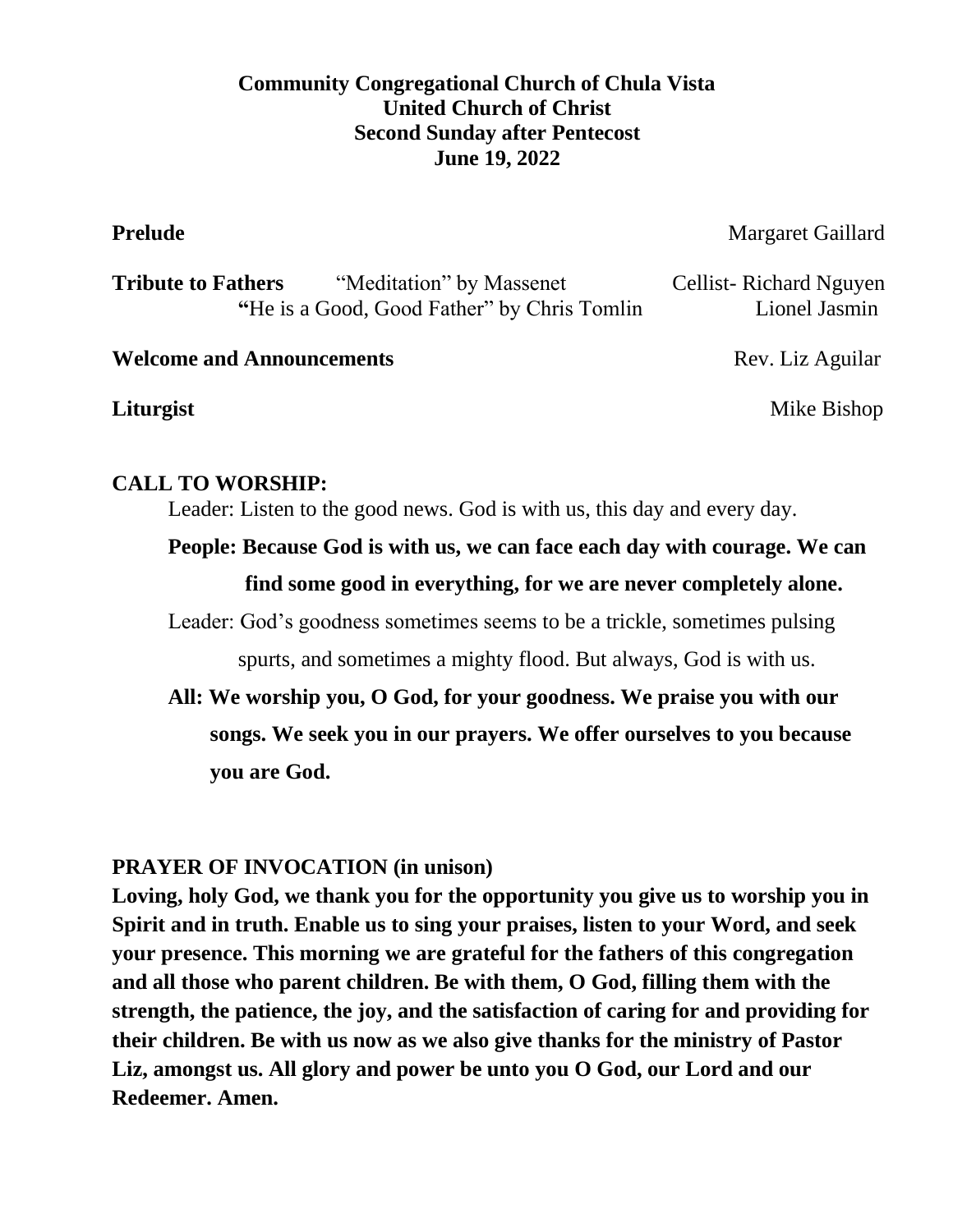### **HYMN OF PRAISE:** Joyful, Joyful We Adore You (Black) #4; Verses 1,2, and 4

### **PASTORAL PRAYER AND LORDS'S PRAYER (debts)** Pastor Liz

**CHOIR ANTHEM "BORNING CRY" by John Ylvisaker Flautist Christine Ogden** 

### **CHILDREN'S STORY** Pastor Liz

### **SCRIPTURE READING** Mike Bishop **Psalm 46;1-3, 10-11 (NRSV)**

**<sup>1</sup>**God is our refuge and strength, a very present help in trouble. **<sup>2</sup>** Therefore we will not fear, though the earth should change, though the mountains shake in the heart of the sea, **3** though its waters roar and foam, though the mountains tremble with its tumult.

**<sup>10</sup>** "Be still, and know that I am God! I am exalted among the nations; I am exalted in the earth." **<sup>11</sup>** The LORD of hosts is with us;

the God of Jacob is our refuge.

### **Ephesians 4;1-6, 11-16 (NRSV)**

**4** I, therefore, the prisoner in the Lord, beg you to walk in a manner worthy of the calling to which you have been called, **<sup>2</sup>** with all humility and gentleness, with patience, bearing with one another in love, **<sup>3</sup>** making every effort to maintain the unity of the Spirit in the bond of peace: <sup>4</sup> there is one body and one Spirit, just as you were called to the one hope of your calling, **<sup>5</sup>** one Lord, one faith, one baptism, **<sup>6</sup>** one God and Father of all, who is above all and through all and in all.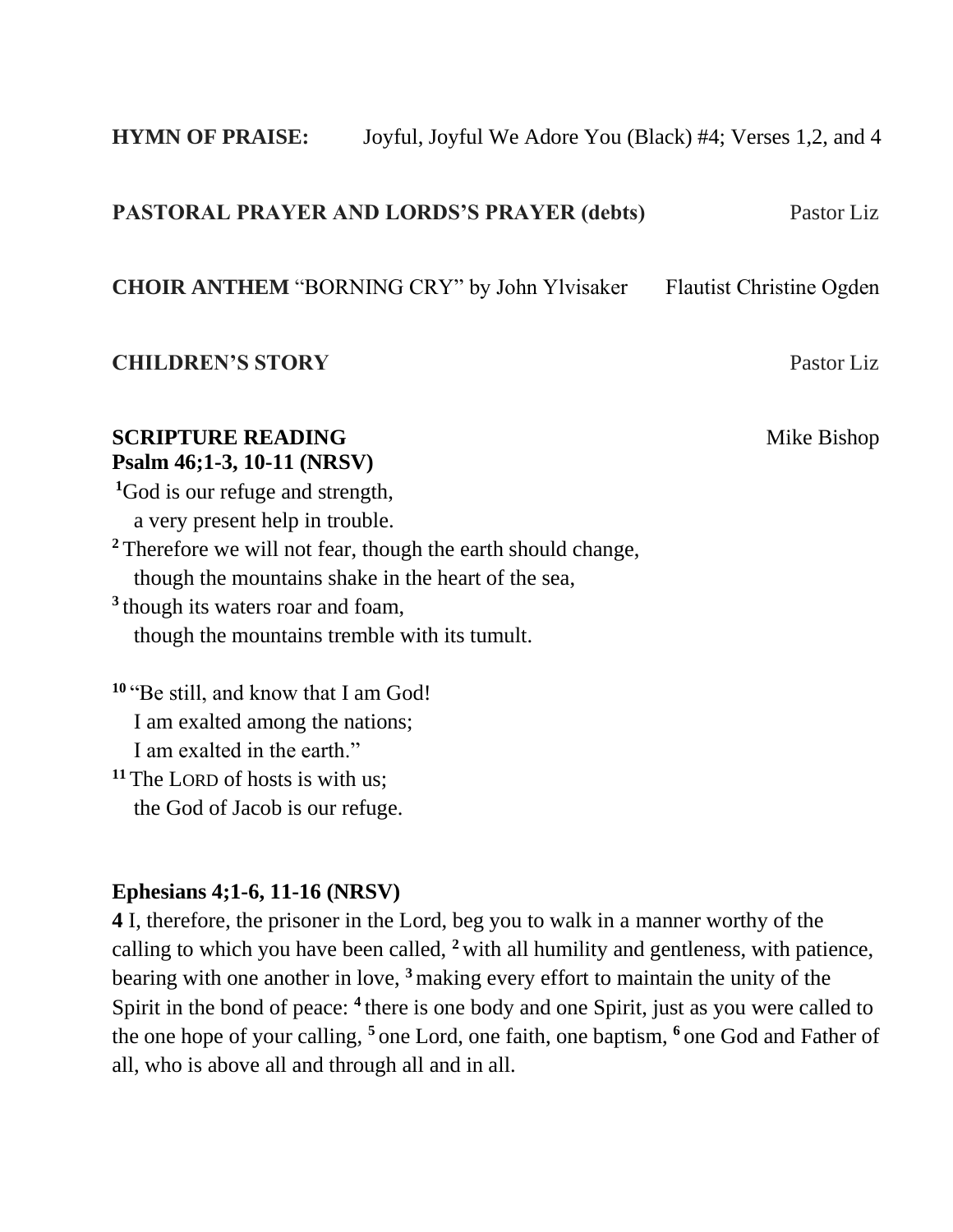**<sup>11</sup>** He himself granted that some are apostles, prophets, evangelists, pastors and teachers **<sup>12</sup>** to equip the saints for the work of ministry, for building up the body of Christ, **<sup>13</sup>** until all of us come to the unity of the faith and of the knowledge of the Son of God, to maturity, <sup>[</sup> to the measure of the full stature of Christ. <sup>14</sup>We must no longer be children, tossed to and fro and blown about by every wind of doctrine by people's trickery, by their craftiness in deceitful scheming; **<sup>15</sup>** but speaking the truth in love, we must grow up in every way into him who is the head, into Christ, **<sup>16</sup>** from whom the whole body, joined and knit together by every ligament with which it is equipped, as each part is working properly, promotes the body's growth in building itself up in love.

**HOMILY** "Why Not?" Pastor Liz

### **REMEMBRANCE, RECOGNITION AND RELEASE OF REV. ELIZABETH AGUILAR, SENIOR PASTOR OF COMMUNITY CONGREGATIONAL CHURCH OF CHULA VISTA**

### **Moderator- Mike Bishop**

*Our church family is constantly changing. People come and go. Babies are born. Children grow up. People commit themselves to one another. Loved ones and friends among us come to the end of their lives. Individuals move into our community and church life. Others leave us, moving away to new places, new experience, and new opportunities.* 

*It is important and right that we recognize this time of passage, of ending, and beginning. Today, we share the time of farewell with our Senior Pastor, The Rev. Elizabeth Aguilar.* 

### **Words of Appreciation Mike Bishop**

### **Recognition of the End**

**Moderator:** *On October 14, 2018, this local church called Rev. Elizabeth Aguilar to serve as our Senior Pastor.* 

**Pastor:** *I thank Community Congregational Church of Chula Vista, its members and friends, for the love, kindness, and support shown me these last 3.5 years. I ask forgiveness for any mistakes I may have made. I am grateful for the ways my leadership has been accepted. As I leave, I carry with me all that I have learned here.*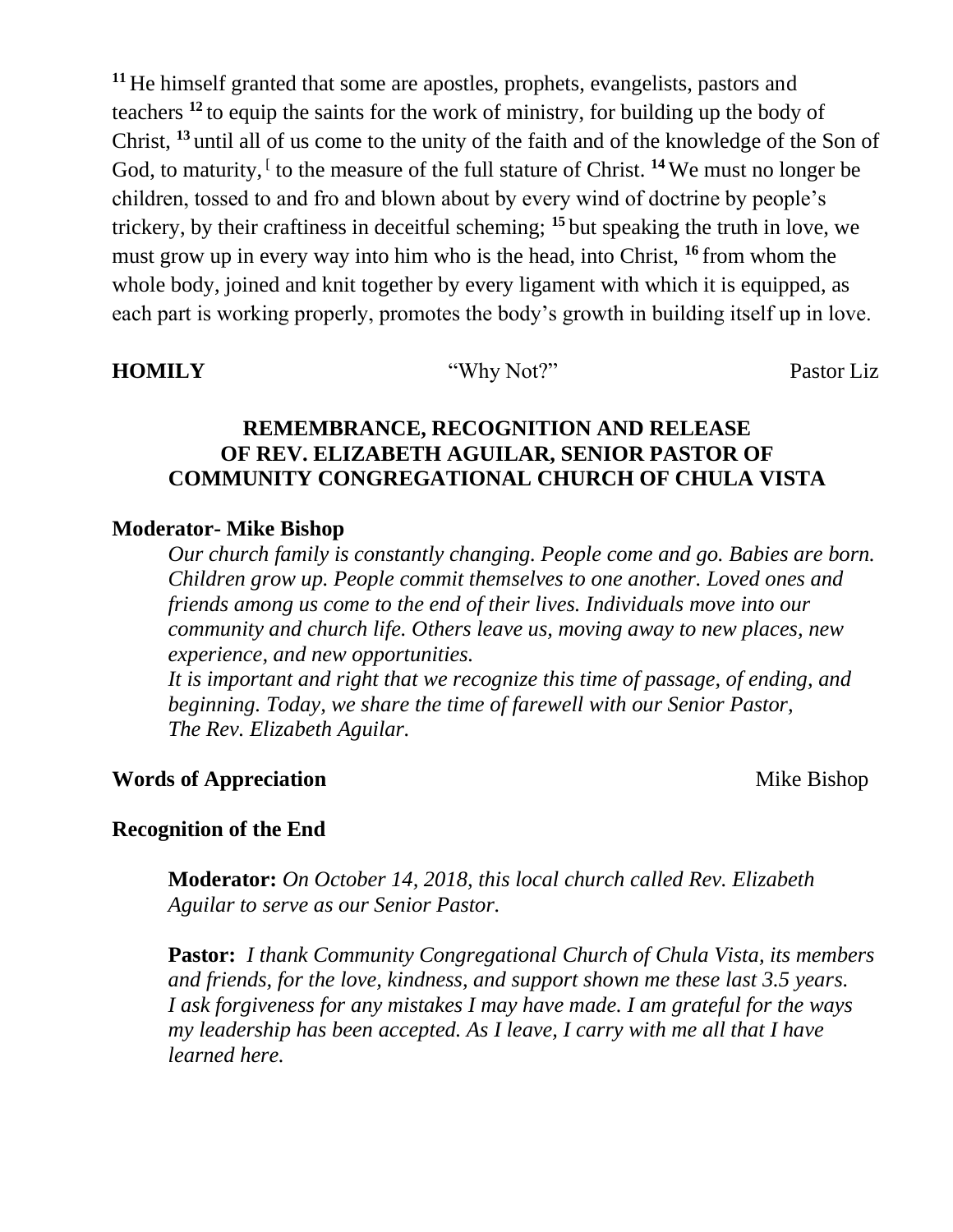**Congregation**: *We receive your thankfulness, offer forgiveness, and accept that you now leave to minister elsewhere. We express our gratitude for your time among us. We ask your forgiveness for our mistakes. Your influence on our faith and faithfulness will not leave us at your departure.* 

**Pastor:** *I forgive you and accept your gratitude, trusting that our time together and our parting are pleasing to God.* 

### **Vows of Release**

**Moderator:** *Do you, the members and friends of Community Congregational Church of Chula Vista, release Pastor Liz from the duties of Senior Pastor?*

*Congregation: We do, with the help of God.*

**Moderator:** Do you offer your encouragement for her ministry soon to begin as Associate Minister of First United Methodist Church of Santa Barbara?

**Congregation:** *We do, with the help of God.*

**Moderator to Rev. Aguilar:** *Do you, Pastor Liz, release this local church from turning to you and depending on you?* 

**Pastor Liz***: I do, with the help of God.*

**Moderator:** *Do you offer your encouragement for the continued ministry here and on the relationship with the next Pastor who will come to serve this church?* 

*Pastor Liz: I do, with the help of God.* 

**Moderator***: Let us pray.* 

**Congregation***: O God, we give thanks for remembered times when we, together, have shared the life of faith. We thank you for the moments we have shared with Pastor Liz in worship, in learning, and in service. We pray that Pastor Liz will be aware of your Spirit's guidance as she moves to Santa Barbara, in the name of Jesus the Savior. Amen.*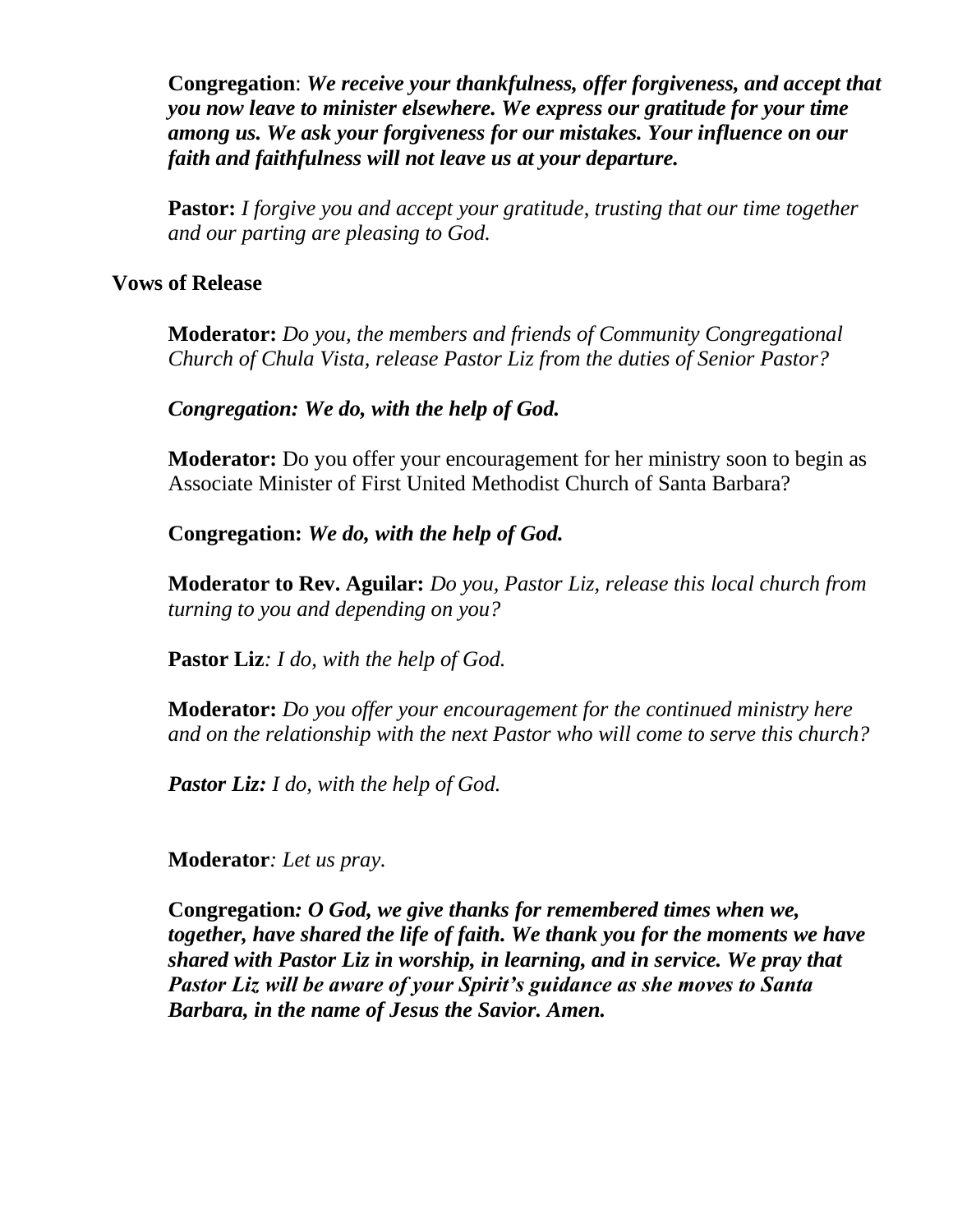### **OFFERTORY CALL TO OFFERING**

**Special Music** "Tu Has Venido a la Orilla" Soloist, Tanya Tapia

### **Doxology**

*Praise God from whom all blessings flow. Praise God all creatures here below. Praise God above ye heavenly host; Praise Father, Son, and Holy Host. Amen*

**Offering Prayer of Dedication (in unison)**

**God of love and justice, thank you for allowing us to contribute to Your ministry. We thank you that you trust us to be Your partners in ministry. Multiply and use these gifts so that they may further Your Kingdom, in small and big ways. Let us know the joy of serving you now and always. Amen.** 

**CLOSING HYMN** Blessed Assurance, (Black) #473; Verses 1,2, and 4

**BENEDICTION** Rev. Aguilar

**POSTLUDE** Margaret Gaillard